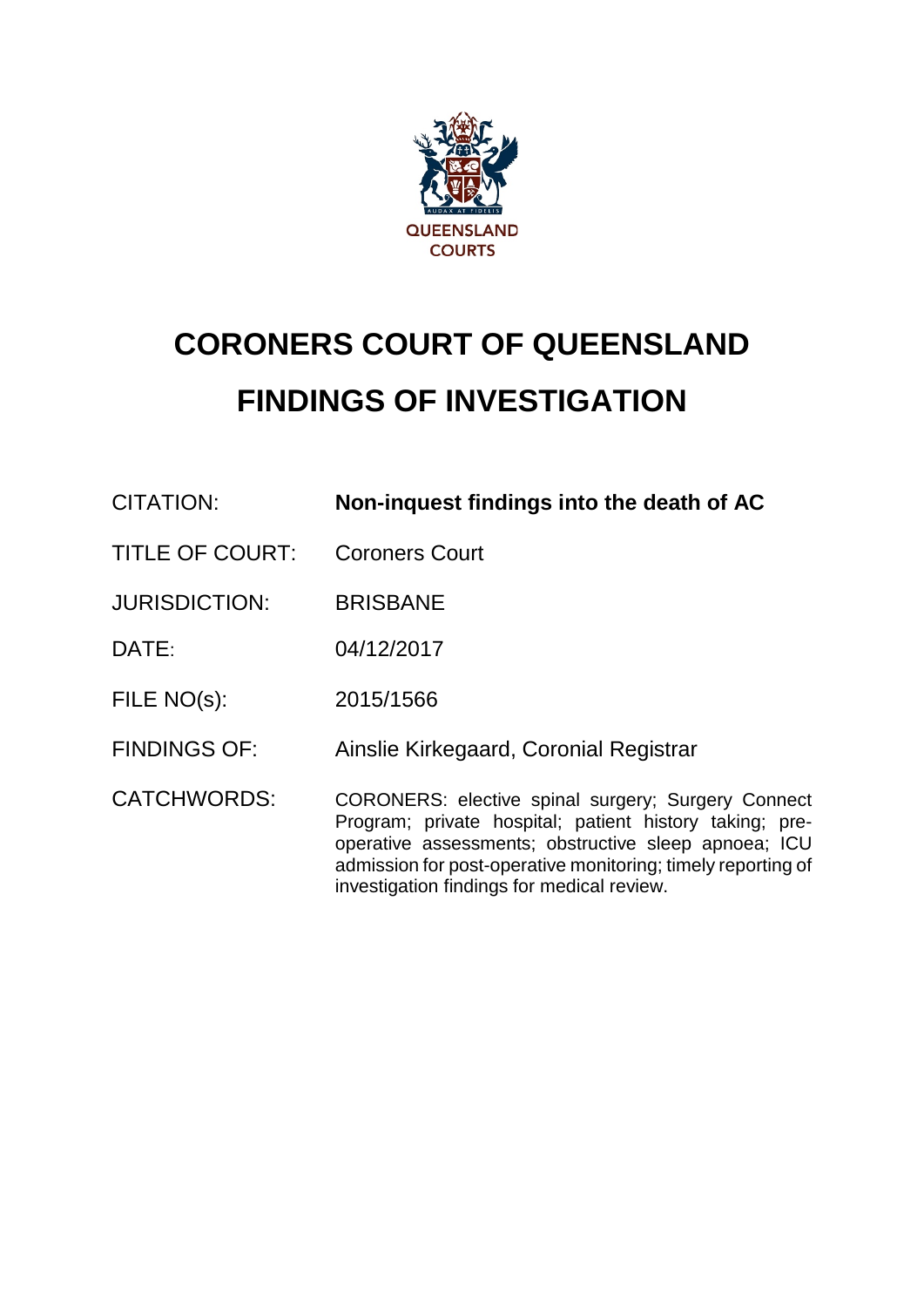# Table of Contents

<span id="page-1-0"></span>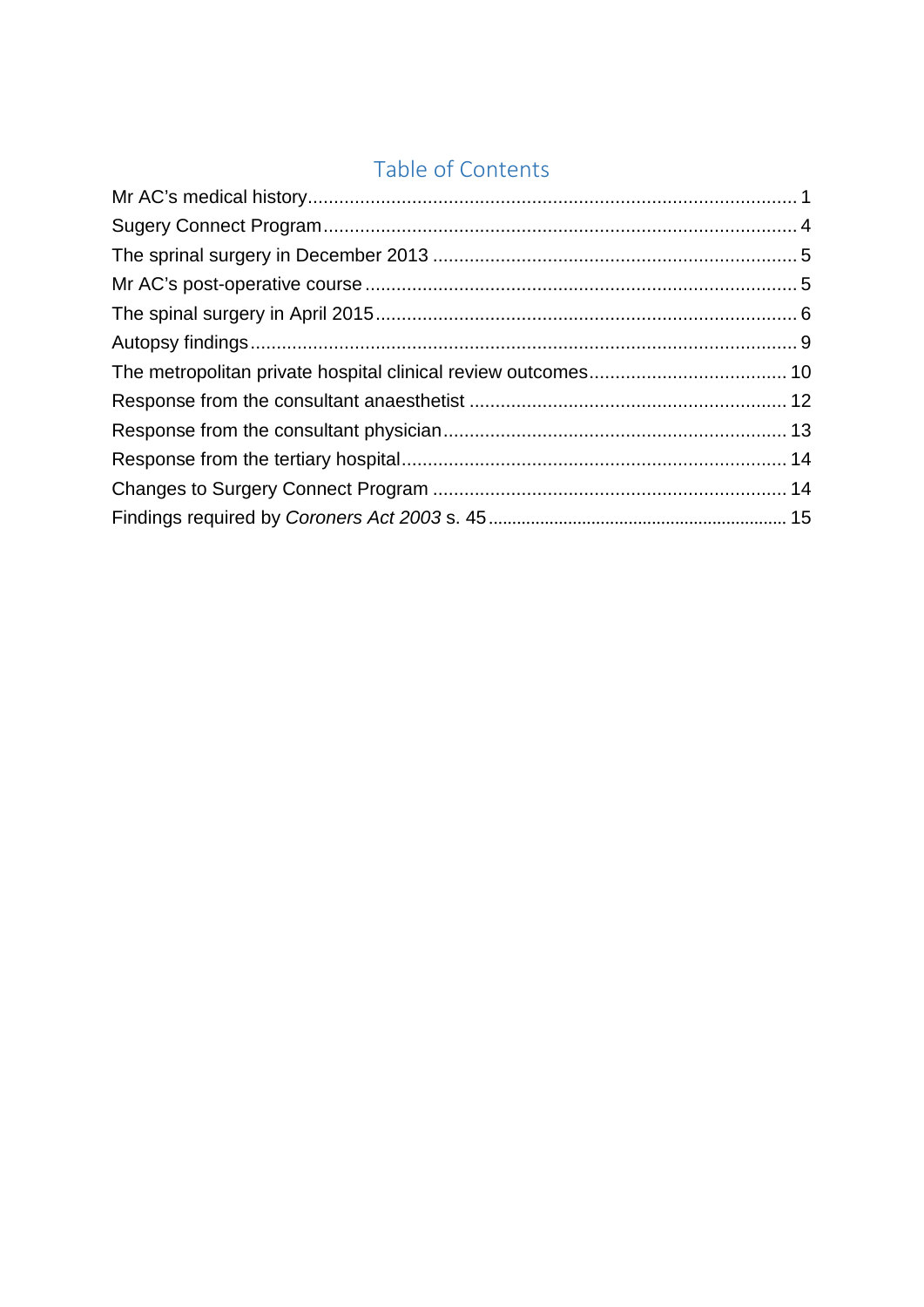AC was a 76 year old man who died suddenly at a metropolitan private hospital on 24 April 2015. He was a retired truck driver having driven heavy vehicles for over 50 years.

AC's death was reported to the coroner because the cause of his sudden unexpected death was unknown and occurred while recovering from elective spinal surgery performed on 22 April 2015.

## **AC's medical history**

Review of AC's medical records (a tertiary hospital, a metropolitan private hospital, another metropolitan private hospital, general practitioners, Dr L consultant neurosurgeon) shows he had a history including gastro-oesophageal reflux, hypercholesterolaemia, hypertension, severe obstructive sleep apnoea (diagnosed 2007, for which he was unable to tolerate CPAP), upper airway obstruction, prostate cancer, ischaemic heart disease, aortic stenosis, depression and anxiety. He was obese with a body mass index (BMI) of 40. He was taking a range of regular prescription medications. He also had hearing loss.

AC underwent a sleep study in September 2007 which diagnosed moderate to severe obstructive sleep apnoea and severe, reversible nasal obstruction. He was recommended to undergo an early CPAP titration study and trial a nasal steroid. He declined the scheduled CPAP trial advising he would reschedule it once he recovered from knee surgery. AC had a right total knee replacement at Logan Hospital in June 2008.

In November 2008, AC was diagnosed with widespread high grade prostate cancer and renal cell carcinoma. He was treated with radiation therapy and underwent a right laparoscopic nephrectomy at a tertiary hospital in March 2009. He remained under regular outpatient review by the urology team for these issues. As a result of his diagnosis AC became actively involved in promoting awareness of prostate cancer.

AC was referred to the tertiary hospital neurosurgical team for review of worsening cervical myelopathy causing worsening hand dysfunction. He had presented to his general practitioner in May 2008 with numbness, some weakness, pain and tingling in his left hand and intermittent tingling down his legs. This was initially investigated with a cervical spine x-ray which showed extensive spondylosis C3/4, C4/5, C6/7. A nerve conduction study was normal. CT scan showed some encroachment of the C4 and C7 nerves. He was then referred for neurosurgical review.

An MRI performed in November 2008 demonstrated bilateral spinal stenosis and C7 nerve root compression and grade 1 retrolisthesis of C3/4 with thecal sac compression. The referral for neurosurgical review was made urgent.

AC was seen in the tertiary hospital Neurosurgical Outpatient Clinic on 16 February 2009. An MRI scan demonstrated a significant C3/4 spinal canal stenosis mainly due to anterior disc disease with similar change in the spinal cord. It was determined that AC required a C3/4 anterior cervical discectomy with neural decompression and fusion. He underwent this surgery at the tertiary hospital in May 2009. There is nothing in the material available to me indicating there were any surgical and anaesthetic complications.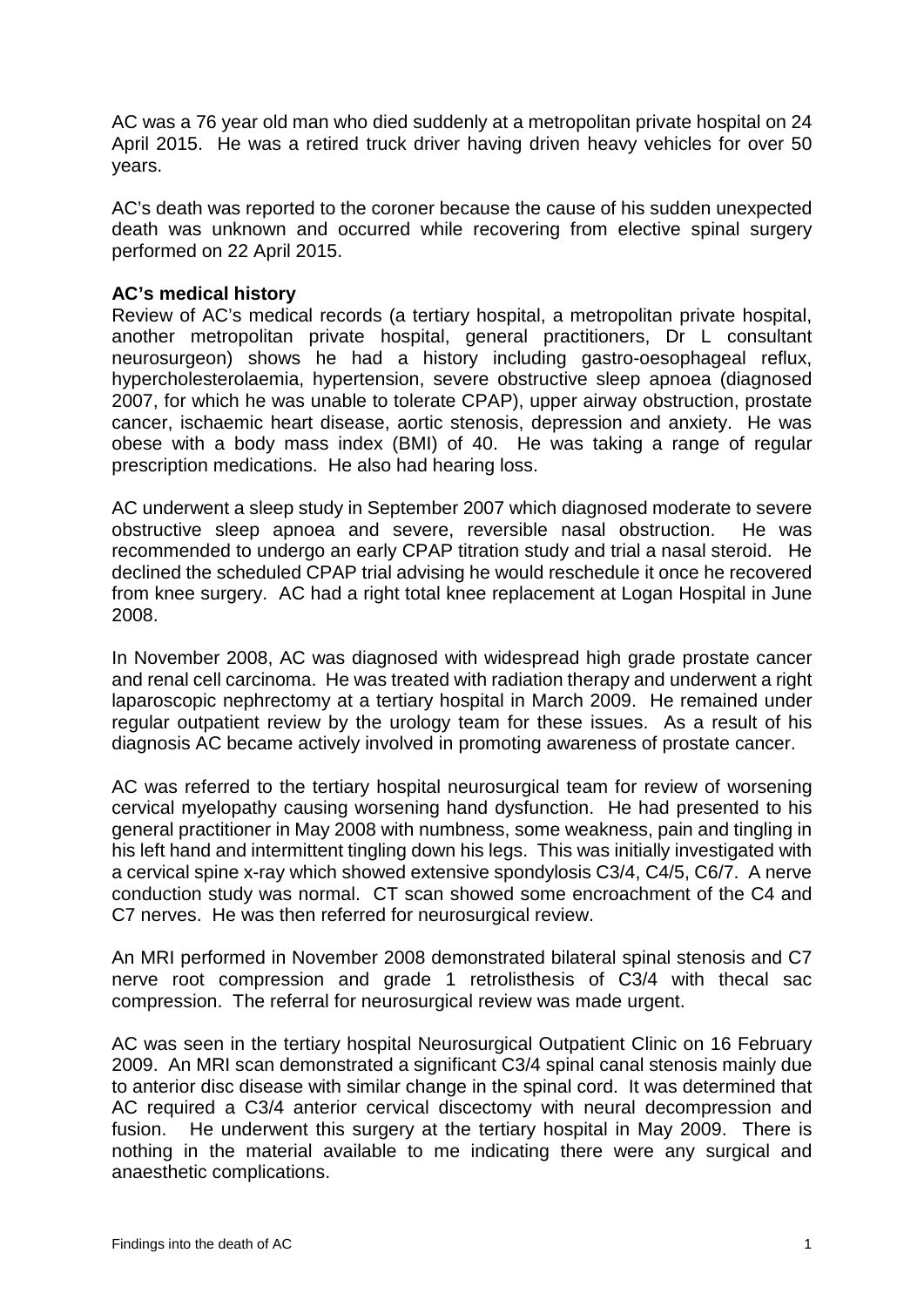He was followed up as an outpatient and noted to have some ongoing altered sensation and pins and needles. Carpel tunnel studies excluded carpal tunnel syndrome and repeat CT scan confirmed no dislodgement or movement in the actual prosthesis.

Although AC recovered well from his knee surgery, he developed right knee issues over the following 12 months which orthopaedic review attributed to patella arthritis. This review, undertaken in November 2009, noted AC had some low back pain which the orthopaedic surgeon suggested may be due to spinal canal stenosis compounding the knee problem.

When reviewed by the tertiary hospital neurosurgical team in outpatients in January 2010, AC was noted to be making a steady recovery with improving walking and hand function.

An MRI performed in February 2010 demonstrated a minor degree of cord compression at the site of the previous surgery in the setting of a persistent grade 1 C3/4 retrolisthesis. There was multilevel disc change everywhere and multiple level foraminal stenosis. AC was experiencing lower limb sciatica in the left knee and calf.

When seen by the tertiary hospital neurosurgical team in November 2010, AC reported ongoing low back pain and bilateral sciatica, worse on the left side, which was affecting his mobility. There was some relatively significant moderate to severe focal canal narrowing at L3/4 and some moderate broad based disc protrusion at L5/6 but these were not compressing or displacing the S1 nerve root. The neurosurgical team considered his symptoms consistent with the MRI findings of his lumbar spine. Given at that time he had not tried much in the way of conservative management, this was the recommended first option. He was commenced on an analgesic regime of paracetamol and PRN Endone in addition to Mobic. It was also recommended that a trial on Endep might assist with some of his radicular pain. The neurosurgical team would then reassess AC with a view to consideration of lumbar laminectomy and review his cervical spine.

It appears he received a lower back cortisone injection at the tertiary hospital in August 2010 with some effect. There is reference in the general practitioner notes to AC having deferred spinal surgery in July 2011 as he was out of the country at the time.

AC developed progressively worsening constipation over 2011 resulting in a referral to the tertiary hospital Surgical Outpatients Clinic. He subsequently underwent gastroscopy and colonoscopy which revealed gastritis and diverticulosis respectively. He was noted to have tolerated both procedures well.

AC continued to experience painful sciatica. He remained on the surgical waiting list. By January 2012 his sciatica was getting worse so his general practitioner sent another urgent referral to the tertiary hospital neurosurgery department. He was reviewed in the Neurosurgical Outpatient Clinic in July 2012 and given another cortisone injection. This gave him relief for 10 days after which the pain returned. He was then commenced on Lyrica, with good effect. As at September 2012, AC was anticipating his spinal surgery would proceed in two months' time.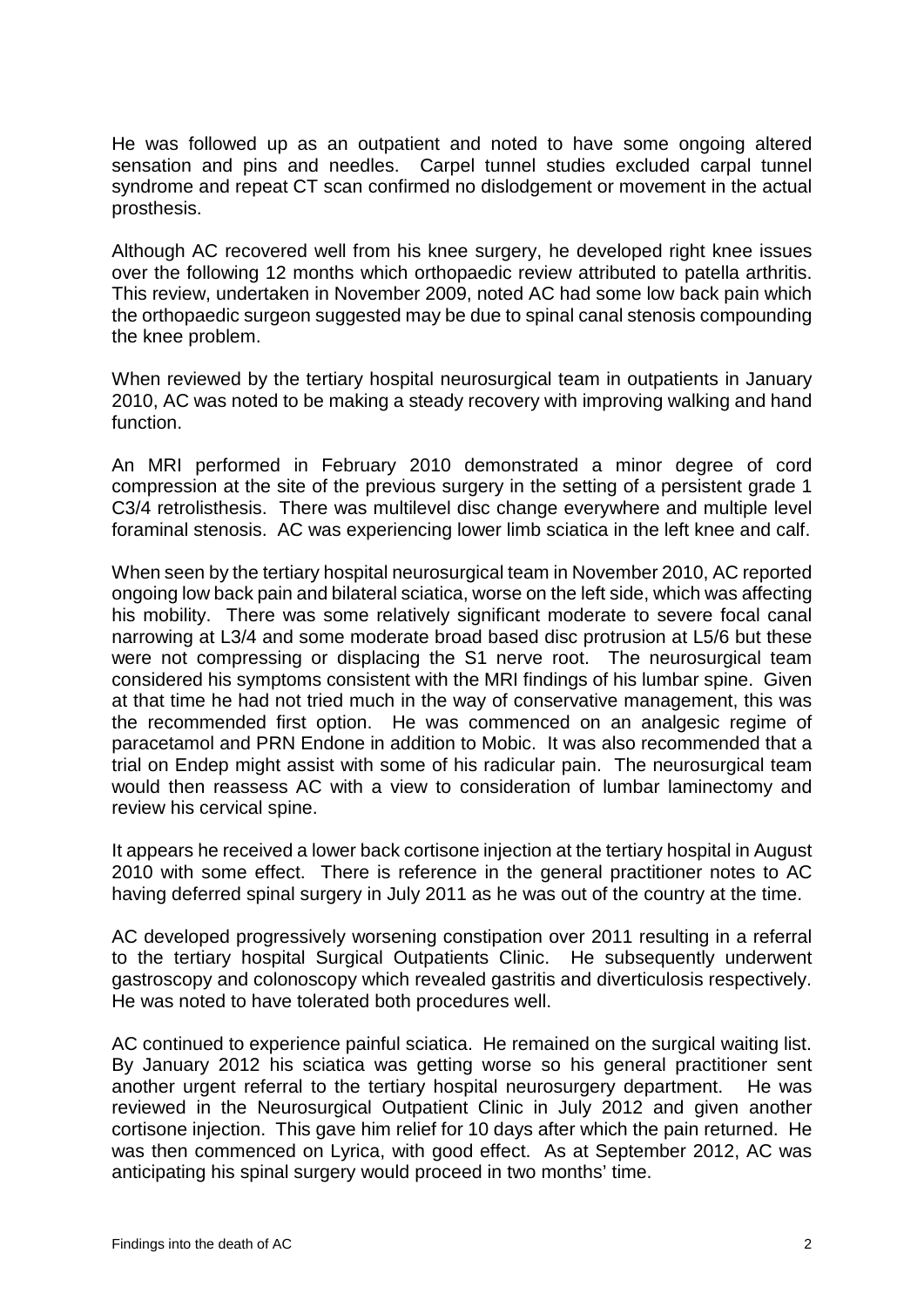Towards the end of 2012, AC was experiencing ongoing pain and was very frustrated with his pain management. He had been commenced on Gabapentin by the neurosurgical team. As at December 2012, he was told the spinal surgery was planned for early 2013.

By June 2013 AC was very depressed about his ongoing sciatica. He was distressed about not having had the spinal surgery and was holding out hope it would relieve his pain. He had a discussion with the general practitioner about his obstructive sleep apnoea. He is noted to have declined the previous sleep study recommendations because he felt the sleep clinic were pushing him to buy an expensive CPAP machine. He declined the general practitioner's recommendation that he have another sleep study, especially given his truck driving. He is noted to have made it very clear that even if he was forced to buy a CPAP machine he would not use it.

As at late July 2013, AC had all but given up hope on having spinal surgery. In August 2013, his general practitioner wrote to the tertiary hospital neurosurgery department again seeking advice as to whether surgery was planned or not. This letter resulted in a phone call to AC advising the spinal surgery was planned for the next fortnight.

AC was reviewed the tertiary hospital Neurosurgical Outpatient Clinic on 14 October 2013. It was noted he had been waiting an L3/4 laminectomy for "a number of years now". He was still on the elective waiting list at that time. AC was still troubled by ongoing back pain. He was noted have functional decline since his last outpatient review, reporting he was unable to pick things up off the floor and having difficulty dressing himself. He was prescribed Lyrica 150mgs twice a day but not taking the morning dose due to excessive drowsiness through the day.

The neurosurgical team considered AC needed surgery as soon as possible to rectify his back situation. He was still on the waiting list and private options were being considered but it was felt, from a public point of view, that he could be considered for minimally invasive surgery of the back. He was considered to be carrying a little bit too much weight at that time and agreed to a weight loss program before further review in three months' time with repeat MRI to assess his suitability for surgery.

AC underwent another sleep study on 23 October 2013. This was arranged by his general practitioner as part of the medical re-certification process for his heavy vehicle driver's licence renewal. The study diagnosed severe obstructive sleep apnoea and again recommended a CPAP titration study and weight loss. He was reviewed by a respiratory & sleep physician and agreed to CPAP titration. On examination his BMI was 34 and his oropharynx was noted to be crowded.

AC is noted to have been very reluctant to use CPAP. He was very angry at the prospect of losing his heavy vehicle driver's licence and subsequently transferred his care to another medical practice.

AC was eventually referred to the Surgery Connect Program for his spinal surgery.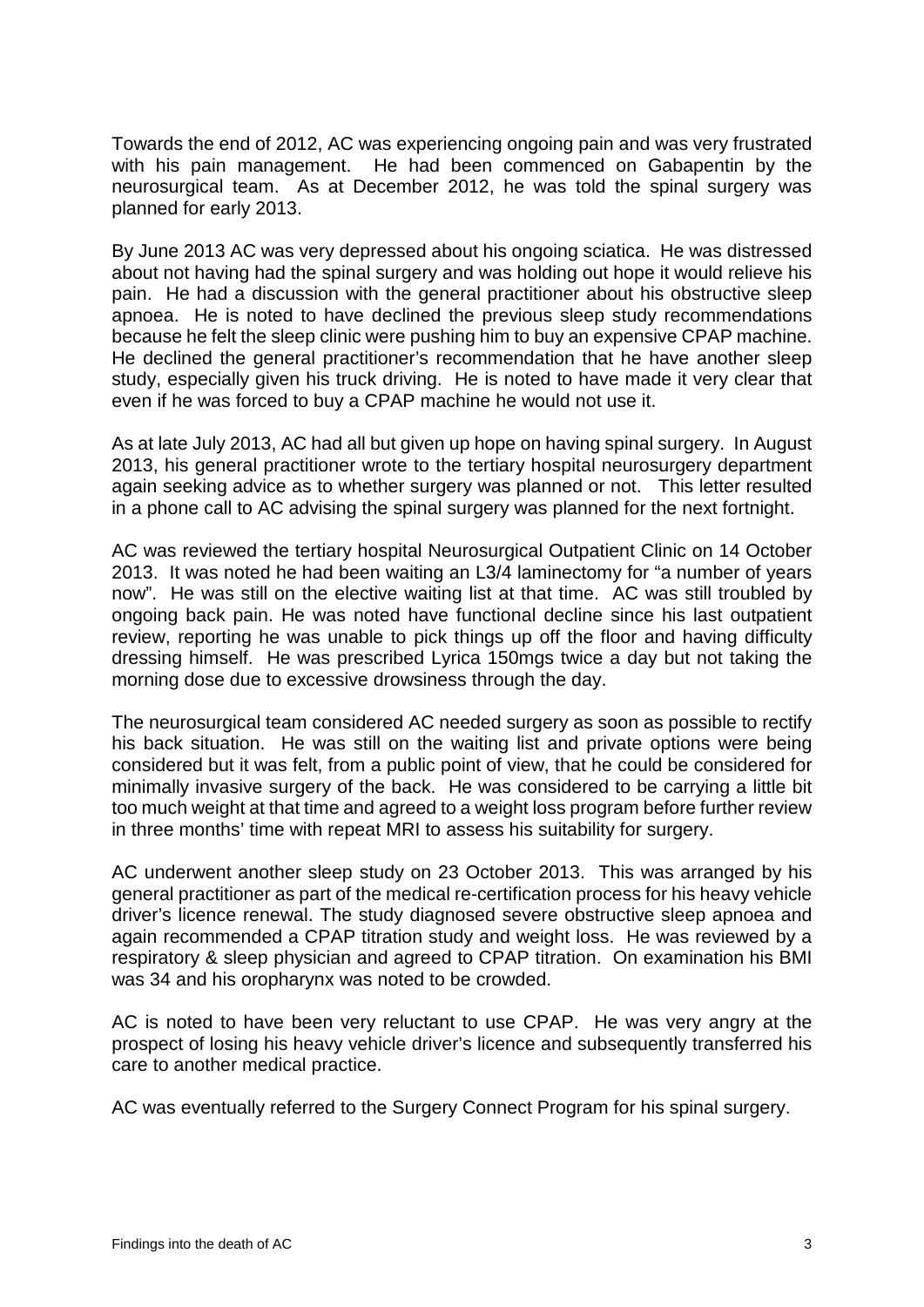# **Surgery Connect Program**

The Surgery Connect Program is a government initiative designed to reduce pressure on elective surgery waiting lists in public hospitals.

Under this program, Queensland Health enters into service contracts with private hospital providers to deliver surgical services for public patients. I am advised the Program usually supports the treatment of category 2 (to be treated within 90 days) patients who have not received surgery or who will not receive surgery within clinically recommended timeframes. The Program connects with private health care facilities to deliver surgery after public surgery options have been exhausted by a Hospital & Health Service.

The referring Hospital & Health Service provides the Program with a suitability form with the patient's details, consent to participate in the Program and the outpatient consultation notes and test results.

Under the Program, a surgeon who assesses the patient at the Hospital & Health Service may, after assessment by a Hospital & Health Service case manager, be asked if he or she wishes to care for the patient or for the patient to be referred to another surgeon. Alternatively the patient is referred to a private health care facility for surgery. In either case, the surgery is then performed by the surgeon in his or her private capacity. Generally, the private surgeon will consult with the patient in his or her private rooms, assess and investigate the patient as necessary and recommend the patient for surgery in a private hospital at which the surgeon operates on private patients. The private surgeon will also refer the patient to an anaesthetist.

I am advised the Program does not assess a patient's suitability for surgery in terms of surgical or anaesthetic risk – these assessments fall to the Hospital & Health Service staff, surgeon and anaesthetist who have assessed the patient in the public hospital and placed the patient on the elective surgery waiting list, and then upon the private hospital staff, surgeon and anaesthetist who arrange for or perform the surgery and anaesthetic in the private sector.

Under the Surgery Connect Services Agreements current at the time of AC's death, the hospital was required to report to Queensland Health within one business day any adverse incident arising from the surgery (for example, intensive care admission, unexpected transfer, readmission or return to theatre) and notify Queensland Health of any sentinel event (including death). The Surgery Connect Program Business Rules also require the surgeon to provide adverse incident information to the private hospital for assessment and follow up within the hospital's clinical incident framework.

AC was referred to Dr L, consultant neurosurgeon, through the Surgery Connect Program. Dr L reviewed him on 6 December 2013 and considered AC's symptoms and lower limb issues were related to residual canal stenosis and foraminal stenosis affecting the L4/5 nerve roots. He felt AC required more extensive surgery than he was initially listed for and recommended working him up towards a L3-S1 decompression fusion procedure. This surgery was performed by Dr L at another metropolitan private hospital in December 2013.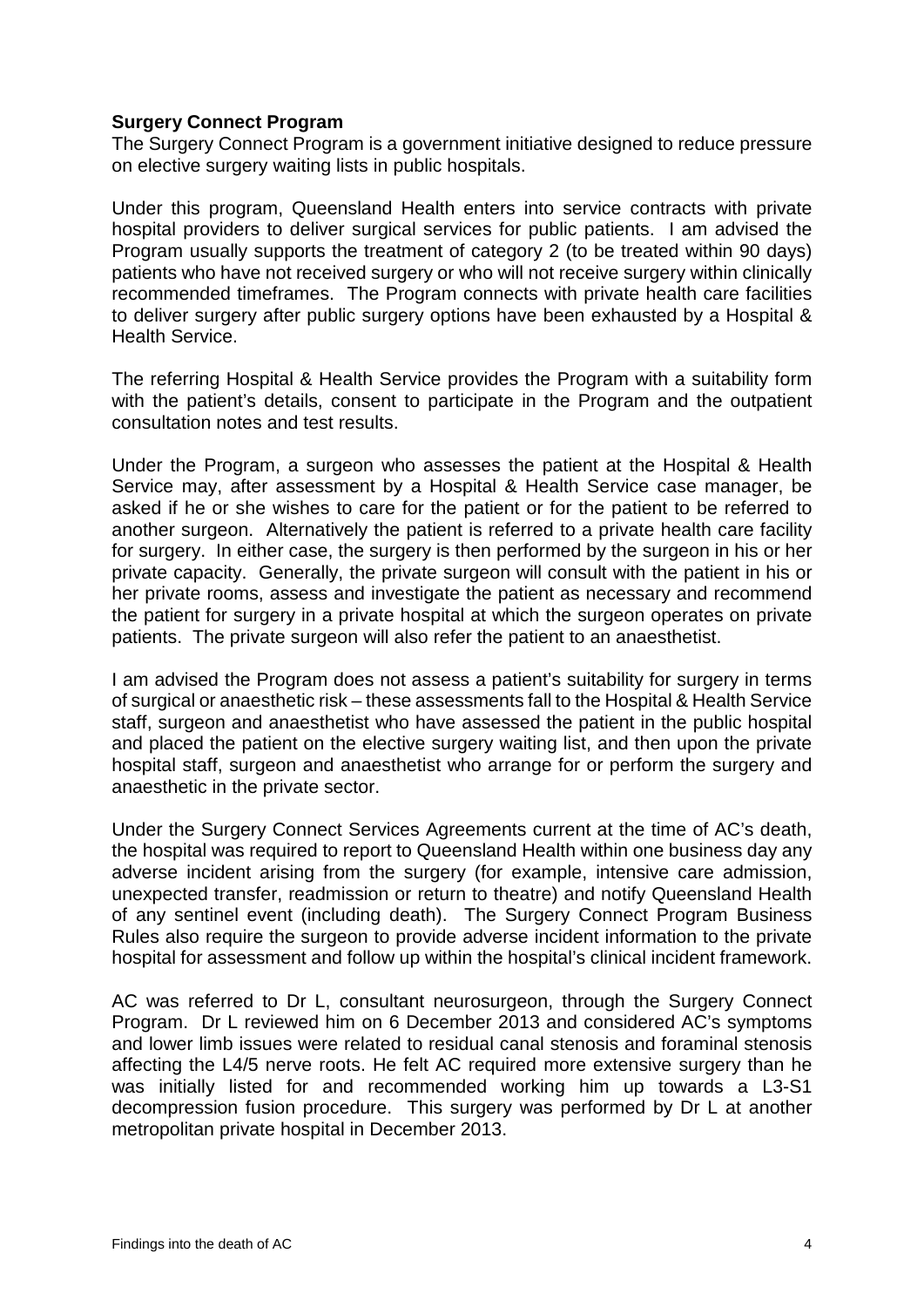## **The spinal surgery in December 2013**

Review of the other metropolitan private hospital records shows a preadmission assessment was undertaken on 18 December 2013. This process specifically prompted AC for information about any respiratory problems which were noted as sleep apnoea. There is a notation that he was anticipating results for this on 20 December. He is noted as having no previous anaesthetic complications.

AC was admitted for the surgery on 23 December. Dr L consented him to the L3-S1 MAS PLIF procedure that day.

He was assessed preoperatively by a physician. He told the physician he had been told after previous surgery he had a small airway. The pre-operative ECG showed sinus rhythm, first degree AV block. On examination he was noted to have a soft ejection systolic murmur at the left sternal edge. A pre-operative echocardiogram revealed mild aortic valve stenosis with normal left ventricular systolic function and no wall motion abnormalities. There was a mild troponin elevation attributed to chronic renal impairment. The physician identified his untreated severe obstructive sleep apnoea as a perioperative risk but considered him to be low risk from a cardiovascular perspective given the normal echocardiogram. The physician recommended close monitoring of his post-operative respiratory pattern and follow up of the sleep study results and referral to a respiratory physician if necessary.

AC underwent the surgery on 24 December. He was for planned intensive care unit admission post-operatively.

While there were no acute surgical complications, AC developed progressive haemodynamic instability with an elevated heart rate and dropping blood pressure requiring inotrope support towards the later stage of the surgery (from 11:00am – 12:30pm). He was transferred to the intensive care unit post-operatively as planned.

He was extubated on Christmas Day and gradually weaned off the noradrenaline. He then developed atrial fibrillation on 26 December. He was reviewed by a consultant cardiologist on 27 December who ordered intravenous and then oral Amiodarone and anticoagulation. AC remained in rate controlled atrial fibrillation until 30 December when he reverted to sinus rhythm. The consultant cardiologist then stopped the Amiodarone and anticoagulation and placed him on low dose aspirin. AC was transferred to the ward that day where he remained in sinus rhythm with a first degree AV block.

He was discharged home on 7 January 2014 for outpatient follow up with the consultant cardiologist.

I am advised by the Surgery Connect Program that AC was not referred back to the Metro South Hospital & Health Service after this surgery.

#### **AC's post-operative course**

Dr L reviewed AC on 31 January 2014 noting he had made an excellent recovery to date.

AC saw the consultant cardiologist in his rooms on 4 February 2014 and was noted to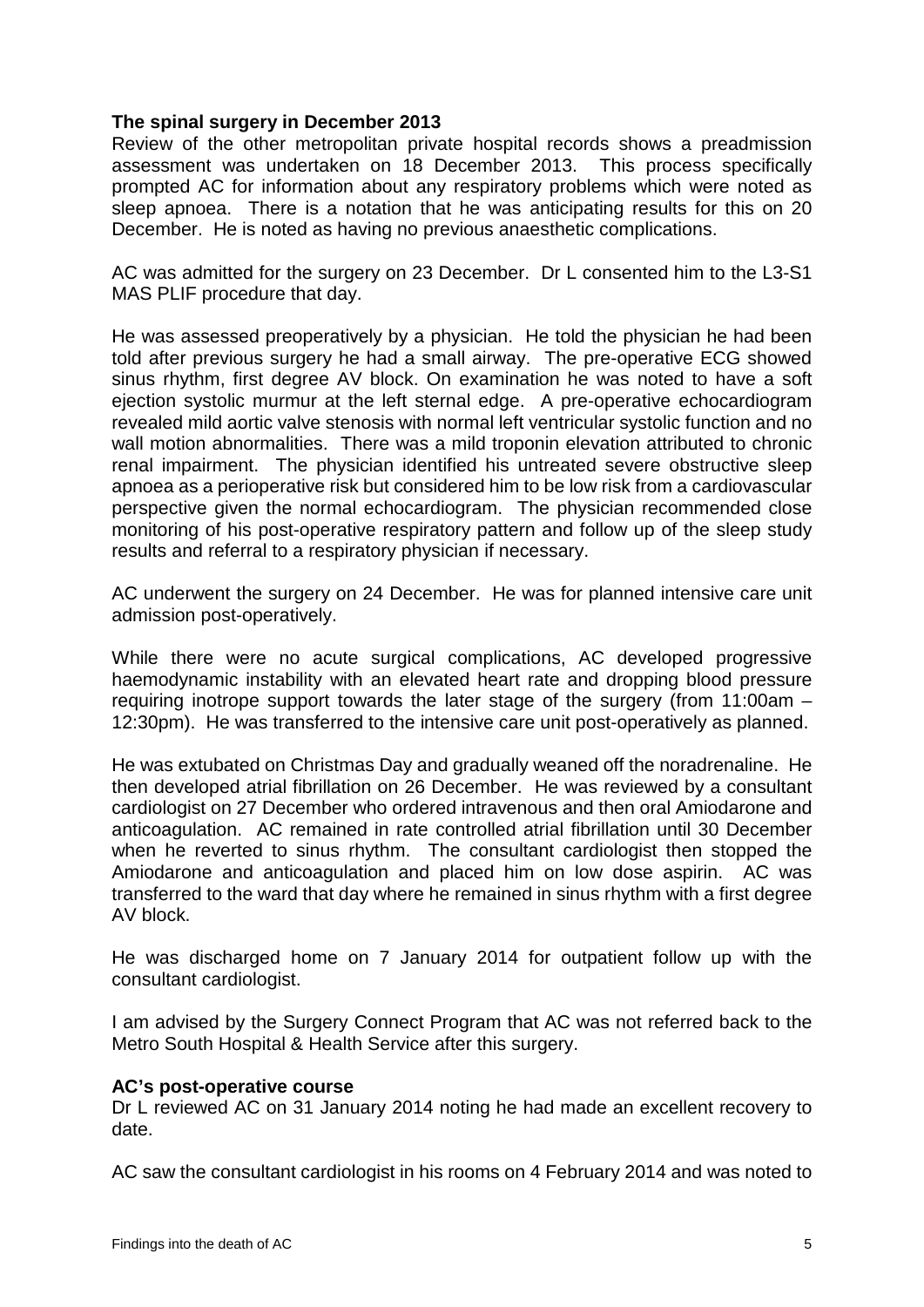be recovering well from his spinal surgery. The consultant cardiologist noted AC had presented to the Logan Hospital on 11 January 2014 with bilateral pedal oedema. He was commenced on Frusemide but subsequently stopped taking it. A chest x-ray was done showing clear lung fields. The consultant cardiologist felt the pedal oedema was unlikely to be due to cardiac failure; rather AC's weight might be a contributing factor.

The consultant cardiologist performed an ECG which showed sinus rhythm with first degree AV block (as noted previously) and was otherwise normal. On examination AC's blood pressure was elevated (158/83), a grade 2/6 aortic ejection murmur was audible, his lungs were clear and he had mild bilateral pedal oedema. The consultant cardiologist considered him to be stable from a cardiac perspective. He recommended weight loss and increased mobility. The consultant cardiologist wrote to AC's general practitioner (copied to Dr L and the other metropolitan private hospital) advising that AC did not require any intervention for his mild aortic stenosis but recommended this be monitored with yearly echography. He provided a referral for this to occur.

It is apparent from the other metropolitan private hospital records and correspondence from the consultant cardiologist that Dr L was well aware of AC's post-operative cardiac issues and his further management.

AC experienced ongoing pain management issues requiring hospital admission and referral to the other metropolitan private hospital and the tertiary hospital pain management programs in 2014. He remained under Dr L's care.

In March 2014, AC was booked for a category 1 outpatient upper gastrointestinal endoscopy at the tertiary hospital for dysphagia. He presented for this procedure on 24 June 2014. The procedural report indicates the procedure had to be abandoned due to severe hypoxia as he desaturated to 25% during the upper endoscopy. The report identified AC as a significant anaesthetic risk due to him having severe obstructive sleep apnoea. A recommendation was made at this time that his anaesthetic risk should be discussed in clinic prior to any further procedures.

Subsequent correspondence from the gastroenterology clinic to AC's general practitioner refers to AC having told the Gastroenterology Registrar that he had previously had significant troubles with anaesthetic even with a general anaesthetic for a spinal surgery. He described having had cardiac complications as a result.

# **The spinal surgery in April 2015**

When reviewed by Dr L in January 2015, AC was experiencing pain across the lower back radiating through the hips and into the groin. CT scan showed sacroiliac dysfunction. On Dr L's recommendation, AC had bilateral sacroiliac injections with local anaesthetic and steroid.

When seen again by Dr L in March 2015, AC reported the injections gave him "glorious relief" for four days. He had recently had left knee surgery from which he was reportedly recovering quite well. There is no information available to me to indicate whether he experienced any anaesthetic, surgical or post-operative complications with the orthopaedic surgery. Unfortunately the pelvic girdle pain had returned. Dr L considered he would be a suitable candidate for sacroiliac arthrodesis under the Surgery Connect Program and wrote to AC's general practitioner advising his intention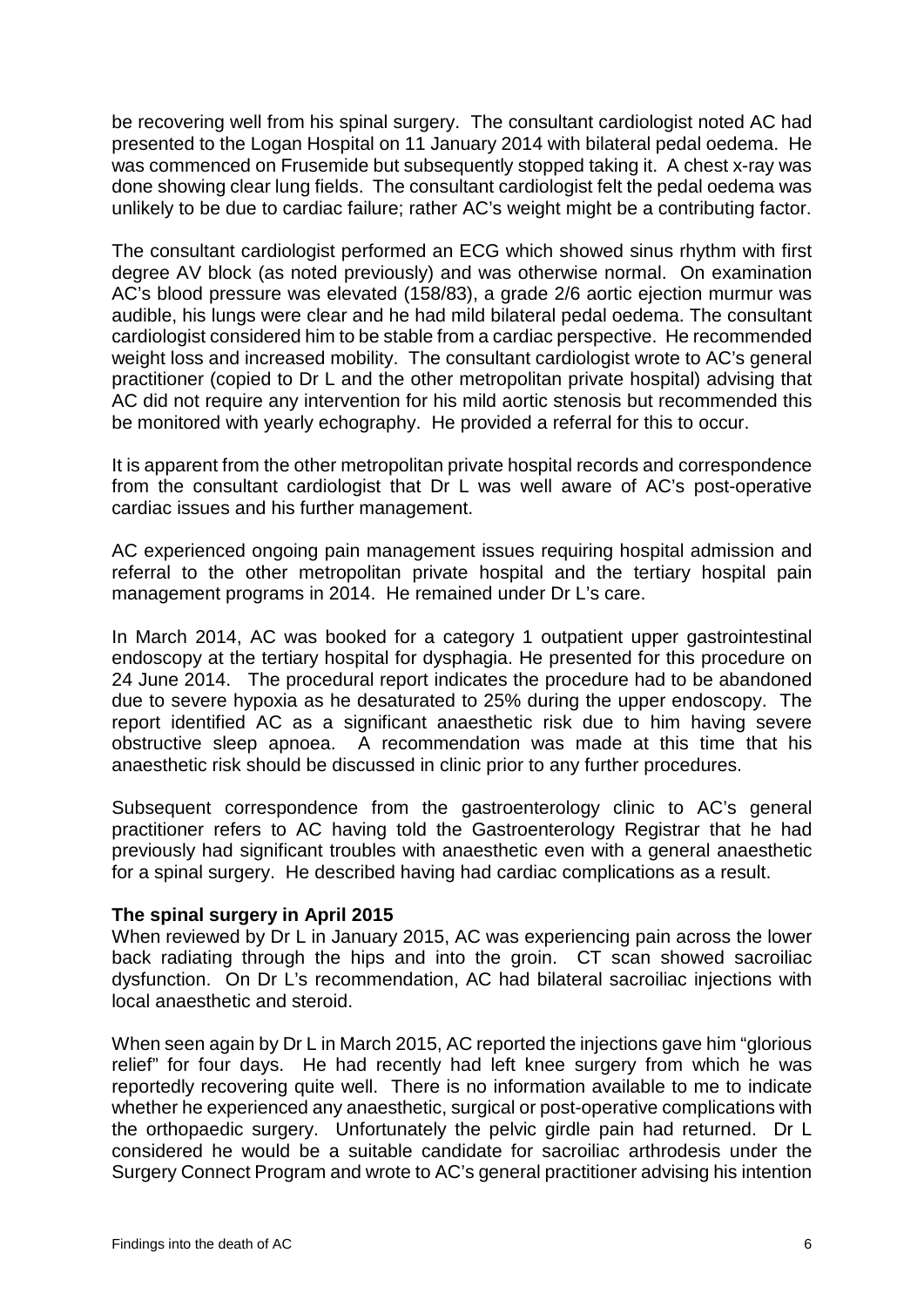to liaise with the Program for funding for this surgery.

The Surgery Connect Program Director has since advised that no document or note of any contact has been able to be located which predated the second surgery performed by Dr L. The tertiary hospital has also confirmed that AC was not referred back to it as a public patient. As such he underwent further surgery without ever having been re-referred to Surgery Connect by the tertiary hospital despite the initial referral being some two years earlier.

AC was admitted to a different metropolitan private hospital on 22 April 2015 for an elective bilateral sacroiliac arthrodesis performed by Dr L.

AC participated in a pre-admission process which generated a patient history form signed by him. This document included a section titled Pre Anaesthetic Health Information which poses a range of questions including:

- Have you had any previous operations?
- Have you or any family member had any reactions/side effects to anaesthetic?

AC's responses to these particular questions did not reference the previously abandoned endoscopy and associated anaesthetic issues at the tertiary hospital in March 2014 or the issues he experienced with the first spinal surgery in December 2013.

He was assessed on admission as a high risk of venous thromboembolism requiring both mechanical and pharmacological prophylaxis post-operatively.

A pre-anaesthetic assessment was undertaken by a consultant anaesthetist. The notes of this assessment do not reference AC's history of obstructive sleep apnoea or upper airway obstruction. Again there is no reference to his previous surgical or anaesthetic issues.

In contrast to his pre-operative management at the other metropolitan private hospital in December 2013, AC was not reviewed by a physician pre-operatively and nor was he planned for ICU admission post-operatively.

The surgery itself appears to have been uncomplicated. However shortly after 11:32am, while still in the post anaesthetic care unit, AC experienced an unwitnessed oxygen desaturation (80%, down from 90%) requiring a rapid response involving the application of a rebreathing bag and administration of Narcan. A nasopharyngeal airway was inserted. AC's oxygen saturations subsequently returned to 95-99% with supplemental oxygen via Hudson mask at 10L per minute. He remained under observation in recovery for several hours before being transferred to the ward at around 1:00pm.

AC was discharged to the ward on supplemental oxygen via Hudson mask at 5L/minute with instructions for the nasopharyngeal airway to remain in place overnight and for continuous oxygen monitoring. He had an indwelling catheter and was on Patient Controlled Analgesia (PCA). Mechanical venous thromboembolism prophylaxis in the form of compression stockings (TEDs) and "scuds" (Sequential Compression Device) were also in place.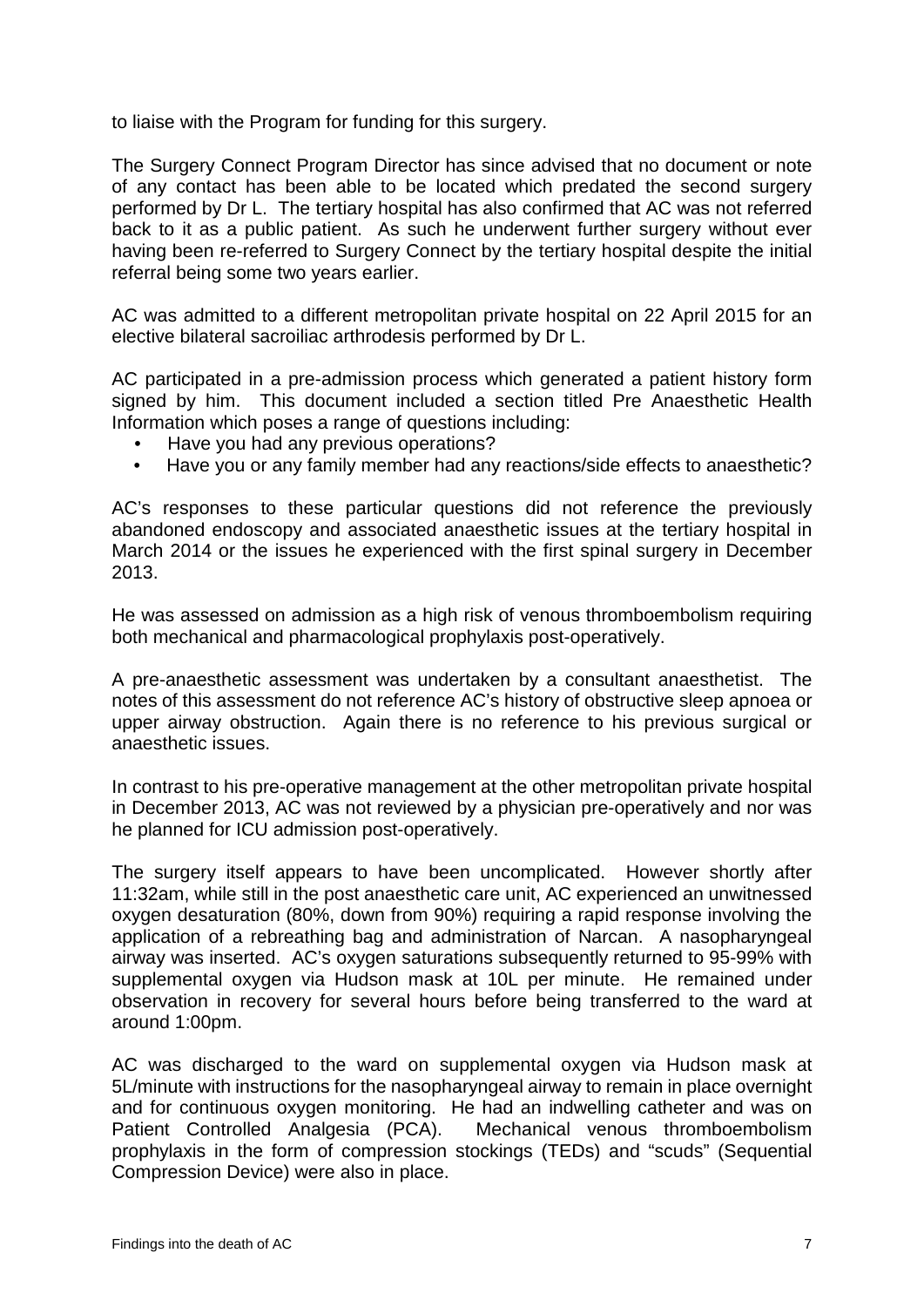A nursing entry made at 10:00pm that evening noted AC maintained oxygen saturations at 98% while receiving supplemental oxygen 5-6L via Hudson mask but his oxvaen saturations decreased to 88% when on room air. AC reported feeling like the mask was inhibiting his breathing. He is documented to have told staff he had a "sinus issue". He was given encouragement to keep the mask on.

The next nursing entry made at 5:15am on 23 April notes AC was on supplemental oxygen (6L via Hudson mask) overnight. A further nursing entry at 10:40am notes his oxygen saturations were 98% on this level of oxygen therapy but decreased to 80% whenever he removed the mask for any length of time. His oxygen saturations recovered quickly when the mask was reapplied.

AC had two large sputum plugs during breathing exercises with the physiotherapist that morning. He was for chest physiotherapy and further review that afternoon, and encouraged to mobilise as able.

In Dr L's absence, another consultant neurosurgeon reviewed AC later that morning and requested physician review of his chest and fluids. AC was noted to be comfortable and mobilising.

A nursing entry made at 2:10pm indicates AC was being encouraged to use triflo and educated to inhale not blow. He had mobilised to the toilet with the rollator that morning and had spent time sitting out of bed in a chair. He was refusing to use the PCA but accepted Panadol. His oxygen saturations remained above 96-98% while on the Hudson mask but decreased when he removed the mask.

When reviewed by the physiotherapist at around this time, AC was noted to have reduced air entry bibasally. He was for hourly incentive spirometry exercises (triflow).

At an unknown time after 3:00pm, Dr C was reviewed by a consultant physician who noted multiple respiratory issues including increased BMI, query tracheal stenosis or laryngeal web, obstructive sleep apnoea (cannot tolerate CPAP) and pulmonary embolus as "always of concern in this setting". AC's calves were noted to be soft and non-tender at the time of examination. The consultant physician's notes indicate the sequential compression device (SCD) already ordered for AC was disconnected at that time. The consultant physician ordered a chest x-ray, ECG, supplemental oxygen and use of SCDs, heparin from the next day (though there is a notation to the effect "started today" in the margin). The consultant physician noted there was no current indication for a CT pulmonary angiogram.

The chest x-ray was taken but does not appear to have been reviewed or reported thereafter. There was no chest x-ray report in the copy of the hospital chart provided to me.

It appears the last set of nursing observations was taken at around 9:30pm.

The medical record contains ECGs performed at 9:48pm and 9:50pm which both note atrial fibrillation, abnormal rhythm ECG. The earlier ECG also notes moderate intraventricular conduction delay. AC's heart rate was noted as 79 and 77 beats per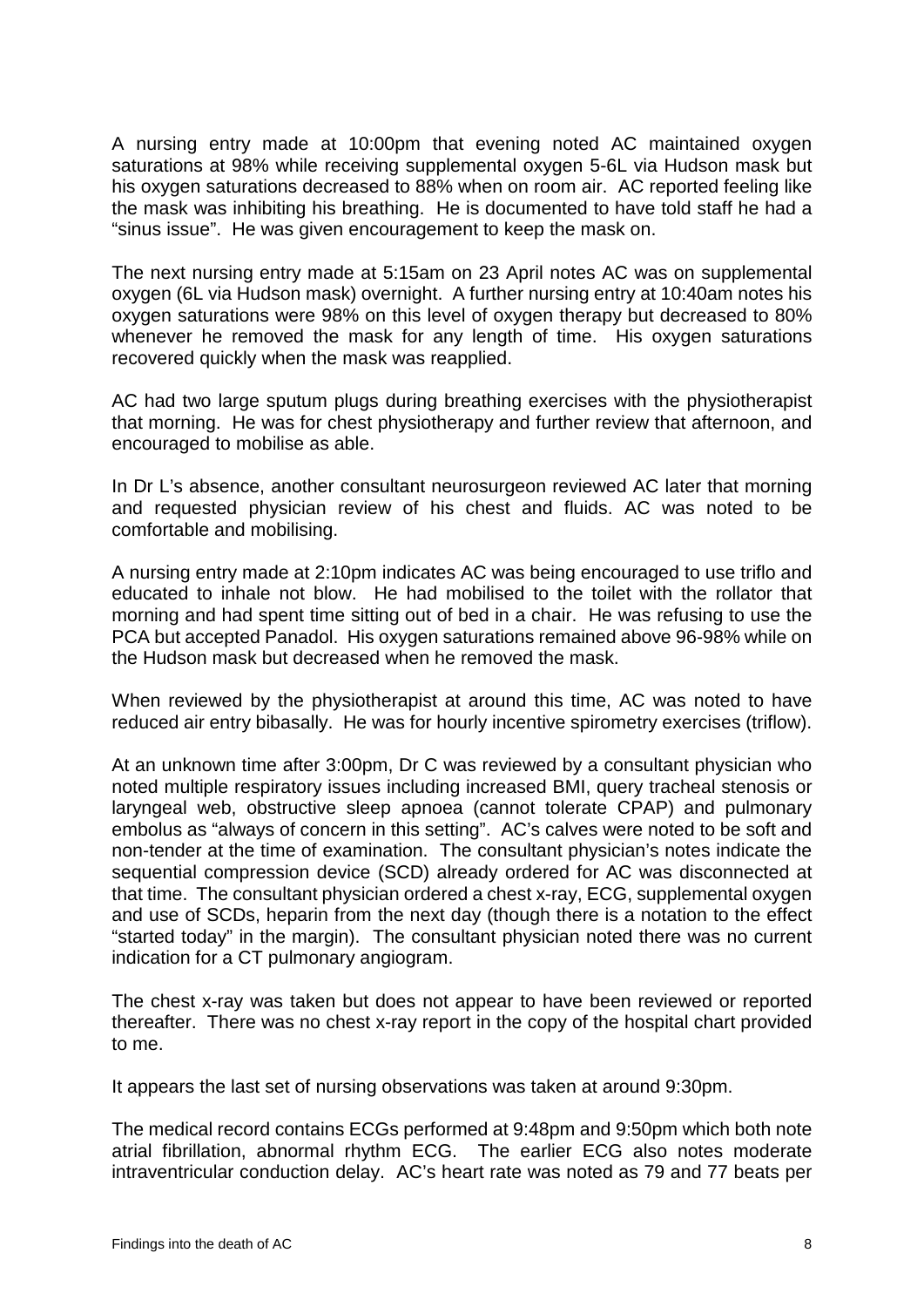minute respectively. There is no reference to this information in the progress notes and no indication whether this information was conveyed to the consultant physician or any other medical officer.

A nursing entry at 10:15pm notes AC's oxygen saturations remained in the lowmedium range 92-97% on room air, dropping to 82% on room air. An indwelling catheter was reinserted as he had been incontinent of urine and there was concern this could contaminate the surgical wounds. His compression stockings and SCDs were noted to be place at that time.

According to a retrospective nursing entry made at 3:00am on 24 April, AC had been resting in bed most of the previous afternoon. He complained of discomfort in his back which seemed to improve after repositioning with pillows. He was encouraged to wear his oxygen mask. His oxygen saturations decreased to 88% on room air but increased to 98% with the mask on.

AC had asked for help to mobilise to the toilet as he felt the urge to move his bowels. He was assisted by a nurse and used the rollator to mobilise. He was then helped back to bed and set up for sleep. He reportedly voiced no concerns at that time. The time this occurred is not documented in the retrospective nursing entry.

At around 2:05am, a nurse entered his room in response to an alarm on his IV machine. He looked grey, his eyes were closed and he was making gurgling noises. He was unresponsive. The nurse immediately activated the call button and called out for help. AC was gurgling and frothing from the mouth. The nurse could not find a pulse and commenced CPR. Another nurse arrived with the Medical Emergency Team trolley and assisted resuscitation efforts. The Medical Emergency Team arrived within minutes but despite continued resuscitation efforts AC was unable to be revived.

According to the retrospective resuscitation notes, AC was last seen alive approximately five minutes prior to his collapse when he was escorted to the toilet by nursing staff. These notes include the comment "Pt currently prior to bathroom was short of breath as known to caring doctors".

A retrospective medical entry made by the intensivist who responded to the Code Blue makes reference to the chest x-ray performed on 23 April showing "elevated R hemidiaphragm" and an ECG performed at 9:48pm that evening showing "AF 79bpm". The intensivist's note refers to AC having mobilised to the bathroom with a nurse approximately five minutes prior to the Code Blue at which time he was noted to be GCS 15 and not to be complaining of increased shortness of breath or chest pain. AC had not used his Patient Controlled Analgesia at all over 23-24 April.

# **Autopsy findings**

An external examination and partial internal autopsy (neck, chest and abdomen only) were performed at the John Tonge Centre on 1 May 2015. The final autopsy report issued on 29 December 2015. Autopsy revealed an enlarged heart, moderate to severe coronary atherosclerosis (noted to be at least focally severe calcified coronary atherosclerosis) and signs of significant chronic respiratory disease with a small calibre trachea and bronchi as well as mild pulmonary atherosclerosis (a feature of pulmonary hypertension). There was no evidence of pulmonary embolus. The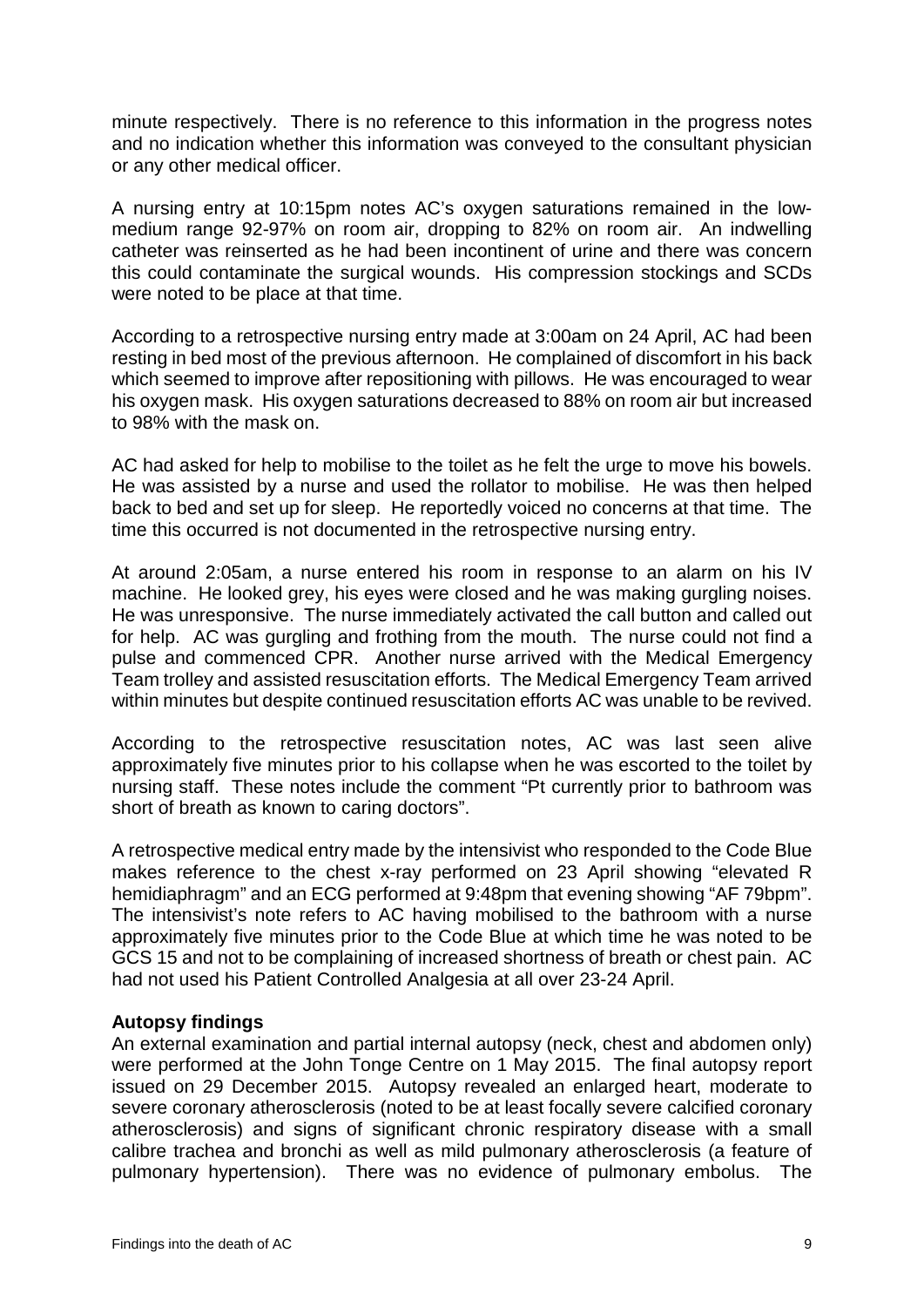bilateral surgical wounds over the thighs were noted to be clean and dry.

Taking these findings and the clinical history into account, the pathologist attributed the death to coronary atherosclerosis in the context of obesity, obstructive sleep apnoea and recent surgery to treat osteoarthritis.

#### **The metropolitan private hospital clinical review outcomes**

The hospital undertook a Critical Systems Review of the care provided to AC. I was provided with a copy of the final review report in March 2016.

The review identified the following issues as contributing factors to the adverse outcome for AC and made the following recommendations to address those issues:

#### 1. *The pre-operative Alert Form did not reflect AC's history of obstructive sleep apnoea – ordinarily this would be documented as an "Anaesthesia Alert"*

In this regard, I note this information was readily available to hospital staff as AC had disclosed it in his Patient Health History form. This document included a section titled Airway which asked specific questions about sleeping problems or snoring (ticked yes, with snoring underlined), sleep apnoea (ticked yes, with notation "no machine").

I was unable to locate a copy of the pre-operative Alert Form in the copy of the hospital chart provided to me. This was subsequently provided to me in June 2017 with advice that it did form part of AC's chart but it was unknown why it was not included in the copy of the chart provided at the time AC's death was reported to me.

The Alert Chart was completed by a nurse and clearly relies solely on information provided by AC. The anaesthetic alert section contains specific prompts for difficult intubation, sleep apnoea, COPD. It is completed with the entry "NIL".

The review recommended all staff be reminded that the Alert Sheet information is required for clinical handover and must be accurate. I am advised this issue was discussed by the then Quality Manager in nursing leadership forums and ward meetings during the months following AC's death.

#### 2. *The seriousness of AC's medical history and the low threshold for elective admission of patients with obstructive sleep apnoea to the hospital's intensive care unit was not obvious to the consultant anaesthetist.*

The review reinforced the importance of ensuring complete pre-operative work up of patients, including those with obstructive sleep apnoea and other comorbidities, and consideration of routine booking of these patients to ICU for post-operative monitoring. I am advised that by 30 June 2015, ICU willingness to accept patients with obstructive sleep apnoea had been communicated via the hospital's medical committee structure including the Medical Advisory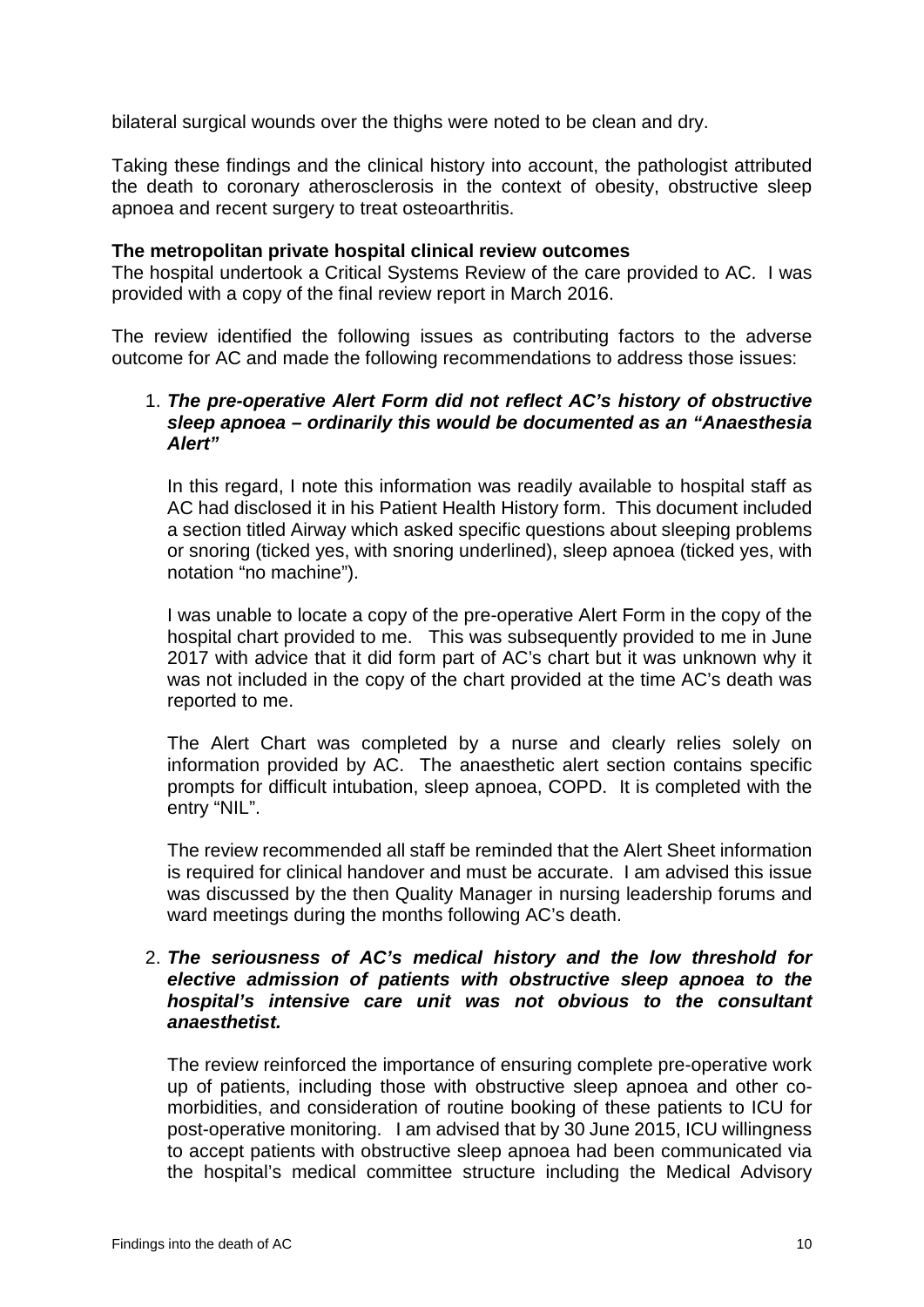Committee and Anaesthetic Morbidity & Mortality meetings. As the ICU is always willing to admit patients with obstructive sleep apnoea for post-operative monitoring, this remains a matter to be raised for consultation with the anaesthetic team after conducting their pre-anaesthetic assessments on a case by case basis.

3. *The utilisation of risk screening tools and pre-operative communication with physicians to manage medically complex patients.*

## 4. *Comprehensive patient history was not provided by referring public hospital as part of arrangement to undertake elective surgical procedures for public patients at the hospital (Surgery Connect).*

The review recommended the complete patient file be requested from referring Queensland Health hospitals for any Surgery Connect patient undergoing elective surgery at the hospital.

We now know AC was never referred back to the tertiary hospital as a public patient; nor was he re-referred to the Surgery Connect Program by the tertiary hospital prior to the second spinal surgery. Consequently there was no prompt via the Program for the tertiary hospital to provide the hospital with patient records for AC.

Nonetheless I am advised that as at September 2017 this issue had been discussed between the metropolitan private hospital and the Surgery Connect Program.

I am also advised that effective from December 2015, the Surgery Connect Agreement specifically includes a clause that requires the referring public hospital to provide all patient records, and any other relevant medical records, when referring patients to private providers under the Program.

# 5. *No plan for following up investigation results arising from:*

- *• Lack of physician documentation of plan following results*
- *• Lack of physician follow up of chest x-ray and ECG results*
- *• Nursing staff deferral to request physician review of ECG result to following morning*

The review recommended discussions be held by the Patient Care Review Committee to determine the physician role for follow up of results and documenting plans for communication of investigation results. I am advised it was the consensus of various committees that the requesting medical officer is responsible for documenting the communication plan following completion of investigations and for follow up of results for any investigations ordered.

The review also recommended that consideration be given to standardising nursing practice following completion of diagnostic tests after hours, including a requirement for nursing staff to convey results to the requesting medical officer as a matter of course and/or seek review from an ICU medical officer if concerned. I am advised that as at June 2015 the consensus was for results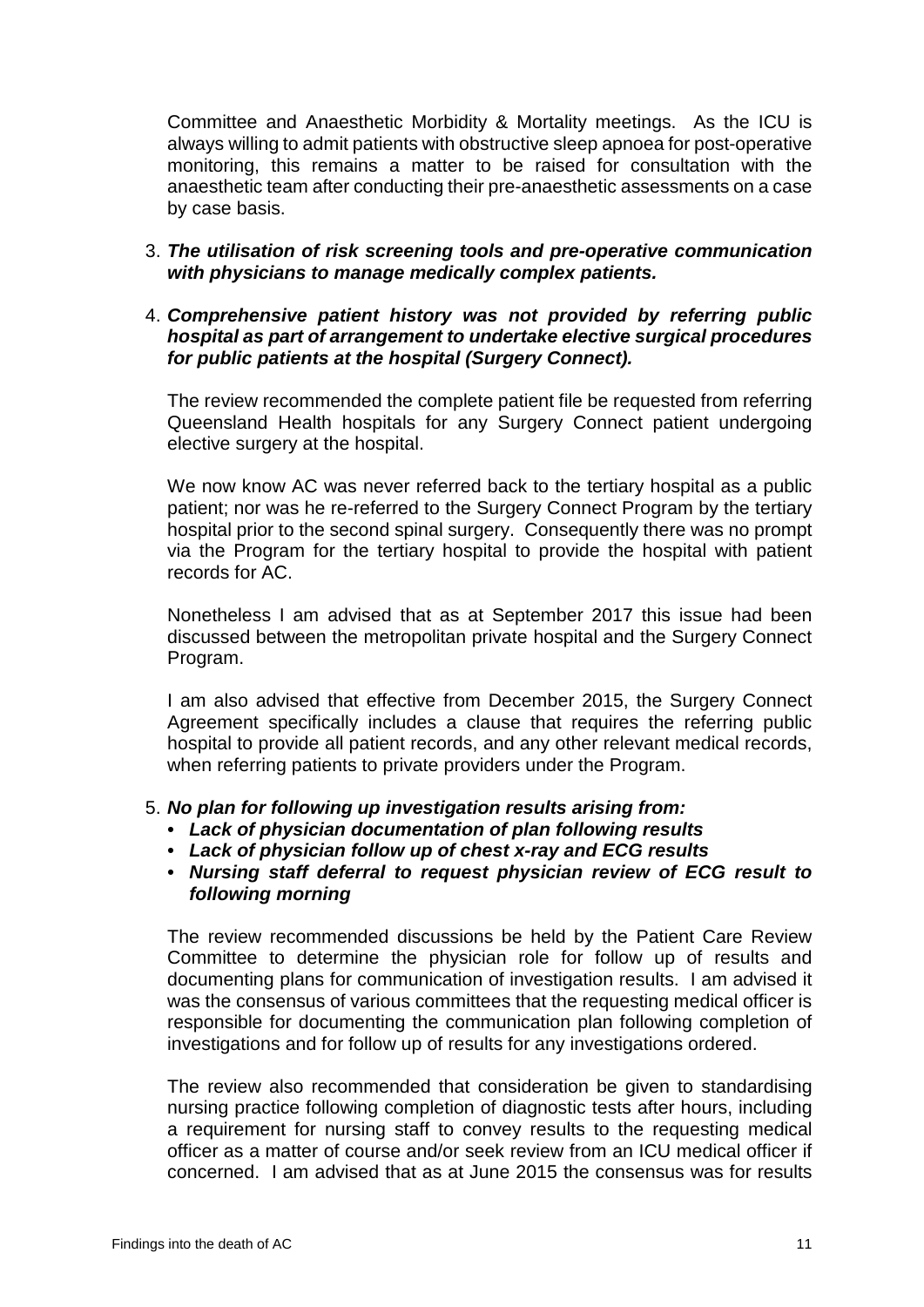of any investigations ordered after hours should routinely be conveyed to the requesting medical officer when they become available.

#### **Response from the consultant anaesthetist**

I provided the consultant anaesthetist an opportunity to explain the process by which he undertook his pre-anaesthetic assessment of AC and his consideration of AC's postoperative monitoring needs.

The consultant anaesthetist recalled seeing AC in the Day Admission area at the hospital early on the morning of his surgery, 22 April 2015. He says the history he takes from a patient is reliant on accurate patient reporting of their medical conditions.

He explained that a Patient Health History Form is compiled by the patient or nursing staff prior to the patient's admission to hospital. He recalled this form was available to him on the morning of surgery and noted AC's obstructive sleep apnoea but failed to generate an anaesthetic alert.

The consultant anaesthetist noted that AC suffered from low back pain and a radicular leg pain. He also had benign prostatic hypertrophy. He says he routinely asks patients directly about obstructive sleep apnoea and cardiac disease and did not note them to be present on questioning AC. The consultant anaesthetist documented only the positive findings in his medical history.

The consultant anaesthetist acknowledges the Patient Health History does note AC suffered from obstructive sleep apnoea but didn't use a CPAP machine. He suggests this is often interpreted as a sign of milder obstructive sleep apnoea and may not have generated an alert for this reason. The consultant anaesthetist observes that the use CPAP machines is prohibitive for some patients and suggests the non-use of CPAP should not be seen as a sign of mildness of disease or that CPAP has not been recommended in the past. In combination with AC's now known history of previous problems, his not using CPAP is a cause for concern about compliance rather than relief that his obstructive sleep apnoea was not severe.

The consultant anaesthetist noted that AC's actual weight of 122kg was 12kg heavier than he had disclosed in his Patient Health History, giving him a BMI of 40. He explained that his notation of no problems with previous anaesthetics was based on information provided by AC – there were no previous anaesthetic records available to the consultant anaesthetist to corroborate or refute this assertion.

The consultant anaesthetist noted AC had slightly decreased renal function and high cholesterol but otherwise normal blood tests. His ECG showed first degree heart block. He described this as not unusual at AC's age and not requiring further investigation.

On this information, the consultant anaesthetist assessed AC as not requiring more intensive monitoring in the postoperative period than that routinely provided for elderly patients with some comorbidities undergoing significant surgery. There was no referral from the tertiary hospital, previous anaesthetic notes or sleep studies to help alert the consultant anaesthetist to the severity of AC's obstructive sleep apnoea, cardiac or other comorbidities.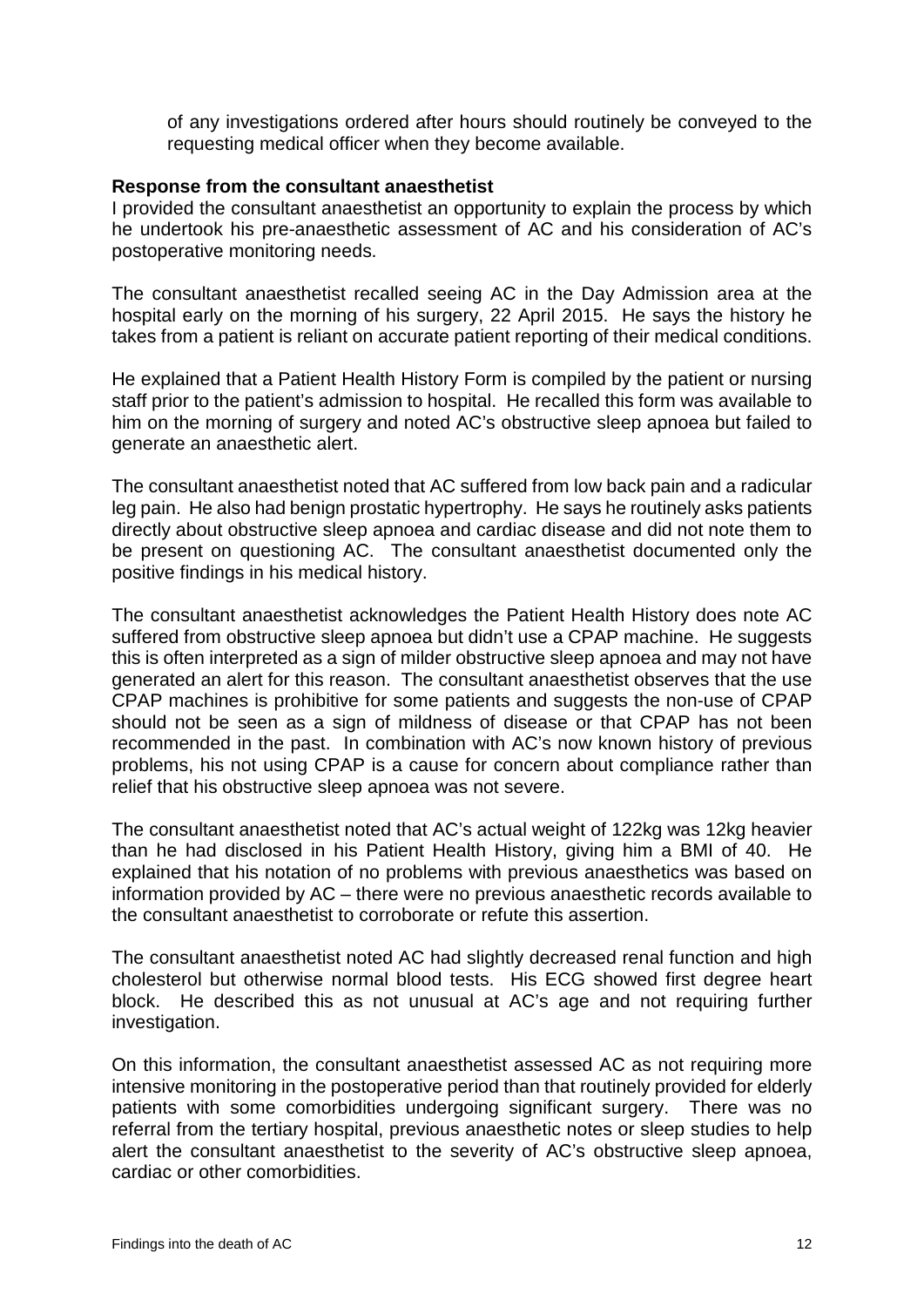The consultant anaesthetist explained how his practice has changed over the last two years:

- His anaesthetic group uses a cloud based preoperative booking system which allows uploading of patient alerts and preoperative tests or referrals
- He contacts patients who have significant comorbidities prior to surgery in order to satisfy himself they are fit for surgery and will refer patients for optimisation if he has any concerns
- He reviews the Patient Health History thoroughly even when there are no anaesthetic alerts
- He has an increased awareness of the risks associated with obstructive sleep apnoea and anaesthesia, and uses the STOPBANG screen for patients he suspects may have obstructive sleep apnoea
- He actively organises High Dependency Unit or Intensive Care Unit admission for postoperative care of higher risk patients, having regard to his preoperative assessment and the patient's perioperative response
- He continues to give a thorough handover to recovery staff highlighting any concerns about obstructive sleep apnoea, cardiac status or other issues impacting on their ability to care for his patients.

The consultant anaesthetist participated in the hospital's Medical Advisory Committee discussion of AC's death and also presented his case for discussion at the hospital's Anaesthetic Morbidity & Mortality Committee meeting. Surprisingly, as at the time of providing his statement the consultant anaesthetist was yet to receive a copy of the hospital's Critical Systems Review.

The consultant anaesthetist acknowledged the hospital's Intensive Care Unit is happy to accept elective patients with obstructive sleep apnoea or other significant comorbidities for postoperative monitoring – this has always been the case but has been highlighted further at the hospital's Morbidity & Mortality meetings.

He advises there is no screening tool for obstructive sleep apnoea in place at the hospital and has been told this was "under consideration". None of the seven Brisbane hospitals he works at use a specific screening tool for this condition and the College of Anaesthetists does not have a specific position statement on obstructive sleep apnoea. That said, there are areas in the hospital's Patient Health History form that document cardiac and obstructive sleep apnoea history and these are conditions about which patients are reportedly always questioned.

# **Response from the consultant physician**

I provided the consultant physician an opportunity to explain his expectations/intentions in relation to the investigations he ordered on 23 April 2015 and how this was communicated to the nursing staff.

I received the consultant physician's response on 10 July 2017. The consultant physician advised he was not invited to participate in the hospital's Critical Systems Review but would have welcomed the opportunity to do so.

The consultant physician says he told nursing staff that the chest x-ray and ECG should be performed that evening and he would review AC first thing the next morning.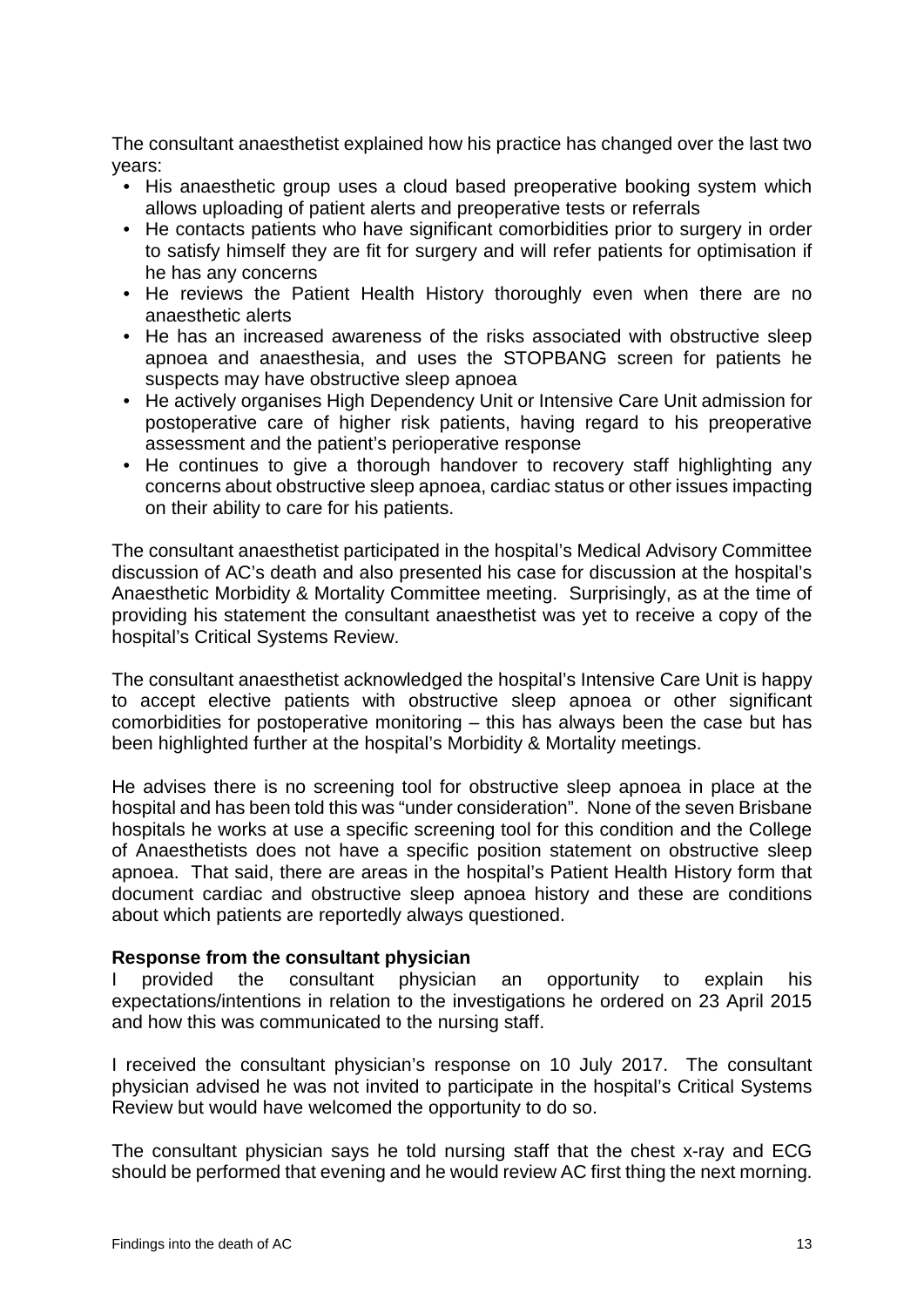He says his intention was to determine whether CPTA was warranted. He says he also told nursing staff to contact him if there were concerns or any adverse change in AC's condition.

The consultant physician explained that his approach was informed by AC being alert, comfortable, communicative, not dyspnoeic and having an oxygen saturation of 97% (with supplemental oxygen 6L via Hudson mask). The only positive clinical findings at that time was AC desaturated on room air and there was bibasal diminution of air entry to his lungs. The consultant physician described these findings as to be expected in a morbidly obese man who had undergone spinal surgery 36 hours previously and who was not yet fully ambulant. The consultant physician noted AC had a regular heart rate of around 80 beats per minute (from oximetry) and satisfactory haemodynamics.

The consultant physician noted the ECG was performed approximately four hours after his review of AC and showed atrial fibrillation but not with rapid ventricular response, namely a rhythm requiring follow-up but not urgent intervention and probably a more benign rhythm than the prolonged first degree heart block recorded on admission.

The consultant physician explained he has always considered the follow up on investigations as his responsibility, not that of the nursing staff. Nevertheless, he welcomes nursing staff advising him when results become available, and indicating any concerns they might have. In his experience, the level of communication at the hospital has been "generally good". The consultant physician clarified that he works predominantly in the intensive care unit rather than the wards.

# **Response from the tertiary hospital**

I provided the tertiary hospital with an opportunity to consider the hospital clinical review finding that it had not received comprehensive medical history information from a tertiary hospital as the referring hospital.

As at 29 June 2017, the tertiary hospital advised it had not been advised directly of those concerns by the metropolitan private hospital and nor had it been briefed by the Department of Health as to the exact nature of those concerns. This prompted them to write directly to the metropolitan private hospital about the issue.

The tertiary hospital clarified there was no request for additional records at the time of referral for the initial surgery nor any time prior to the second surgery by Dr L.

I am advised that all Surgery Connect Patients are referred from the tertiary hospital with a summary of their medical record including the integrated electronic medical record since December 2016.

# **Changes to the Surgery Connect Program**

I am advised the Surgery Connect Suitability Screening Form has undergone significant development and updating since the time of AC's referral in 2013.

It is reassuring to see that the current Suitability Screening Form incorporates a section for relevant medical information with specific prompting for information about the patient's co-morbidities, allergies, problems with anaesthetic, current medications,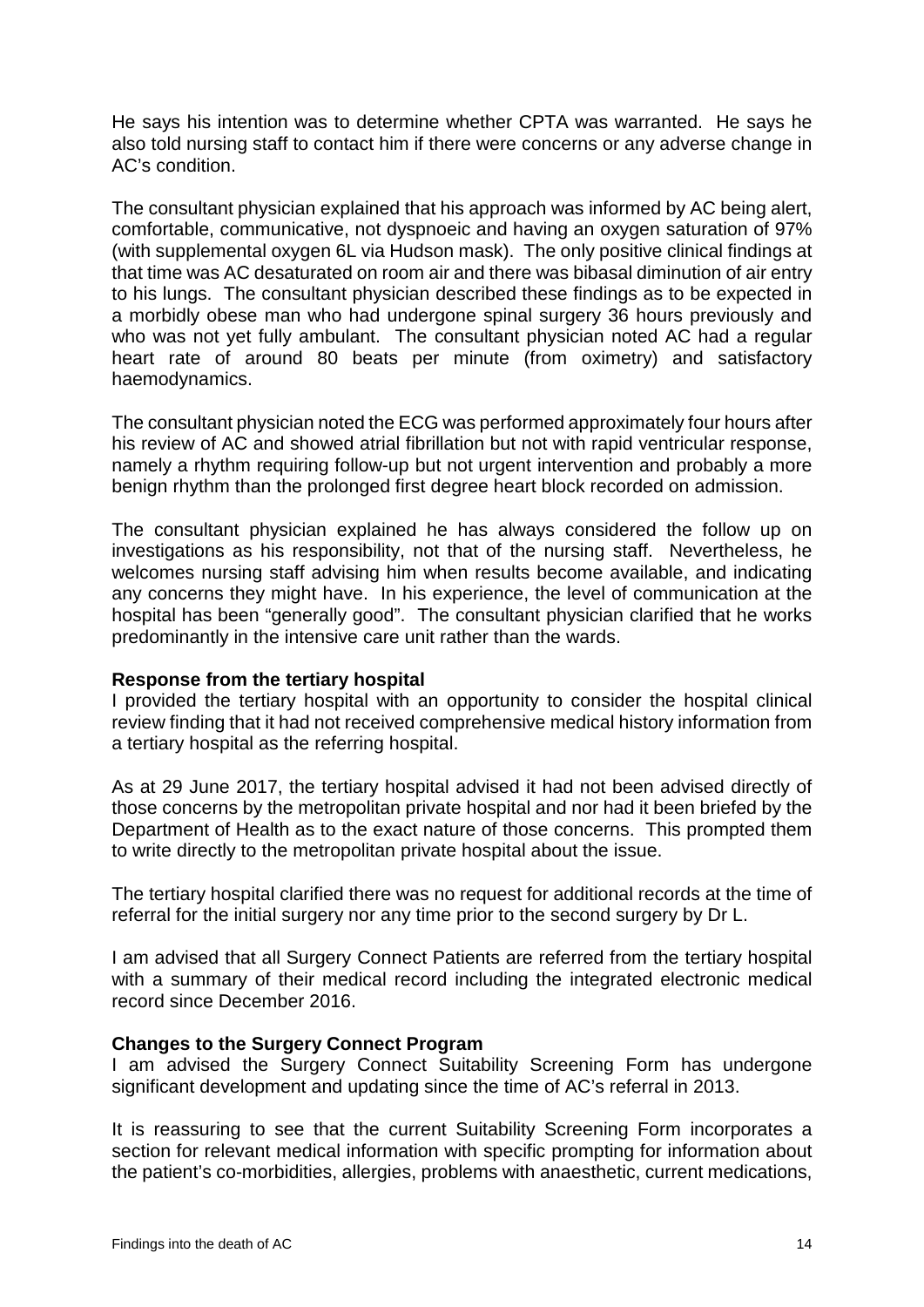previous procedures and infection control alert. It also incorporates a patient questionnaire which specifically asks whether the patient or their family ever had a problem with an anaesthetic, with space to insert notes in response to this question.

I am advised that from 2016, the Surgery Connect Program has assigned staff to manage surgical specialties. This involves at least weekly monitoring of patients via a reporting dashboard to assess if their outpatient consultation/surgery has been performed; reviewing the discharge correspondence from the private hospital and providing a copy to the referring Hospital & Health Service during and at the end of the patient's care by the surgeon in order to inform future patient care.

I understand the Program is currently under a governance review and proposed new Standing Offer terms are currently being negotiated with providers. These proposed new terms include:

- a requirement for the referring Hospital & Health Service to provide specified information on referral of the patient (including the patient's comorbidities and patient record);
- clarification that the provider remains responsible for undertaking its own assessment of the patient; and
- a requirement for providers to provide the Program with a comprehensive report of the procedure within 24 hours, any discharge summary and copies of referrals of the patient to the patient's general practitioner in order to facilitate continuity of patient care.

# **Findings required by** *Coroners Act 2003***, s.45**

**Identity of the deceased:** [de-identified for publication purposes]

**How he died:** AC died from an acute cardiac event 36 hours after undergoing elective spinal surgery at a metropolitan private hospital.

> AC had significant comorbidities warranting thorough preoperative assessment. This occurred prior to his first spinal surgery at a different private hospital in December 2013. That process incorporated physician review (with pre-operative ECG and echocardiogram) and identified his obstructive sleep apnoea as a perioperative risk. As such he was a planned post-operative ICU admission. He developed atrial fibrillation two days postoperatively prompting consultant cardiologist review and treatment with Amiodarone and anticoagulation.

> Despite his significant co-morbidities, AC did not undergo preoperative physician assessment prior to the second spinal surgery at the metropolitan private hospital. Despite AC having disclosed his sleep apnoea in the patient history form during the pre-admission process, this did not generate an anaesthetic alert as it should have done. Further, the consultant anaesthetist's preanaesthetic assessment failed to elicit information from AC about either the sleep apnoea or his recent post-operative and anaesthetic complications. As a result, AC was not identified as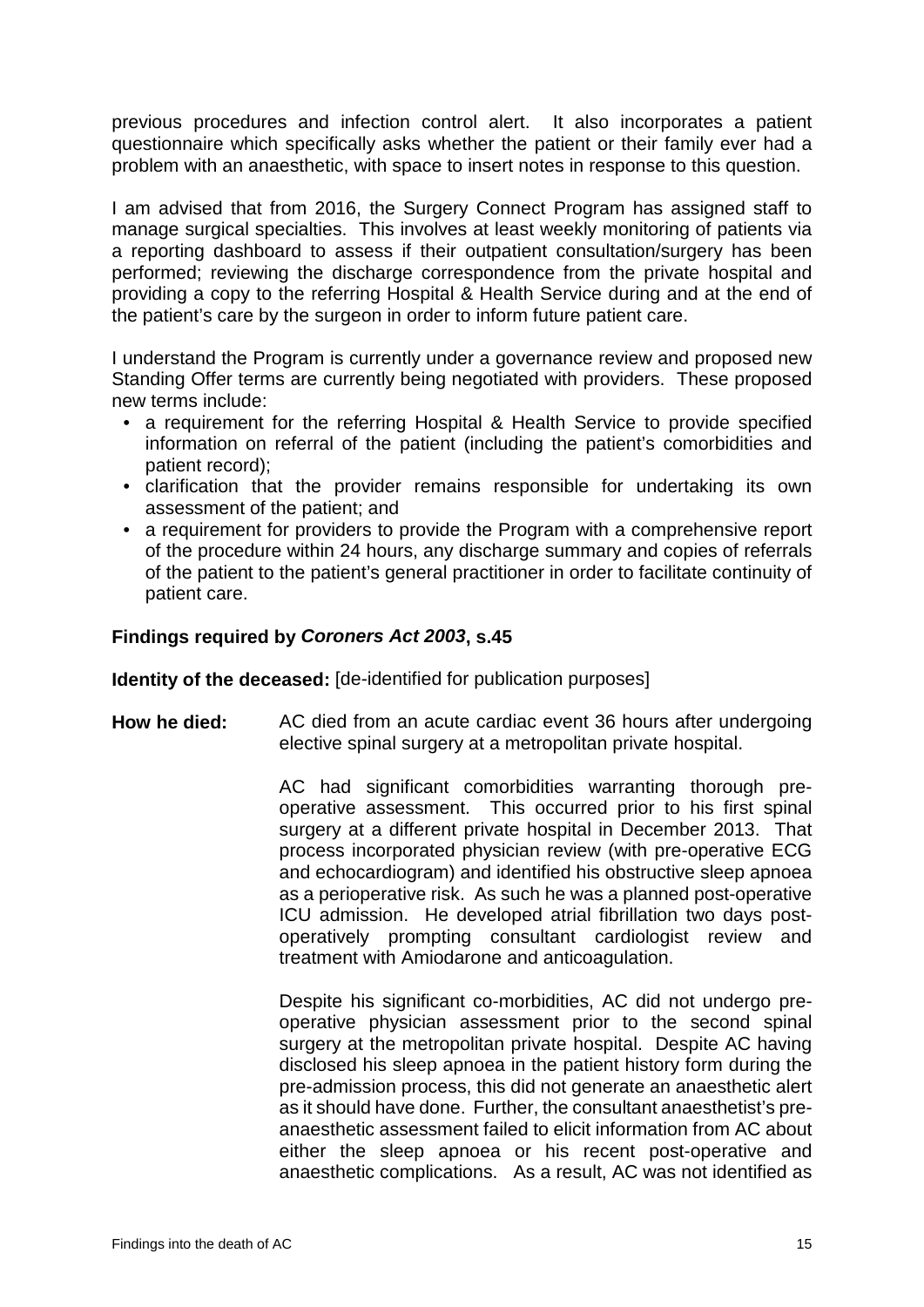requiring routine ICU admission for post-operative monitoring.

As occurred following the first spinal surgery, AC developed atrial fibrillation within 48 hours post-operatively. Although AC was seen by a consultant physician for respiratory issues on the afternoon prior to his death, the findings of the chest x-ray and two ECGs performed that evening were not reported to either the physician or any other medical officer. Had AC been in a monitored environment post-operatively, the abnormal heart rhythm would certainly have been identified and managed in a more timely way. That said, whether escalation for medical review and/or transfer to ICU on the evening of 23 April 2015 would have changed the outcome for AC can only be speculated upon.

There were multiple missed opportunities to have maximised the potential for a different outcome for AC. I am satisfied the metropolitan private hospital has carefully examined these shortcomings and taken steps to address them, particularly in relation to improving its pre-operative assessment processes with a view to better identifying patients requiring routine ICU admission for post-operative monitoring. I am also satisfied that the consultant anaesthetist has reflected on his involvement in AC's care and since changed his practice to ensure more comprehensive pre-anaesthetic assessment.

As AC's second spinal surgery appears not to have been arranged under the Surgery Connect Program as first thought, there was no opportunity for the Tertiary hospital to have provided AC's recent patient history to the metropolitan private hospital. This meant the recent anaesthetic complications were otherwise known only to AC and his general practitioner. The events following the first spinal surgery in December 2013 were known to AC and Dr L. While Dr L performed the second spinal surgery, it remained the anaesthetist's responsibility to perform a thorough pre-anaesthetic assessment.

Fundamentally, the events leading to AC's death demonstrate the importance of careful patient history taking. For reasons known only to AC, he did not disclose his recent surgical and anaesthetic complications either when completing the Metropolitan private hospital pre-admission process or to the consultant anaesthetist during the pre-anaesthetic assessment. He was known to be determined to have surgery as his pain was impacting significantly on his quality of life. However, careful questioning could and should have elicited information which would have identified AC as a clear candidate for post-operative monitoring in an intensive care environment.